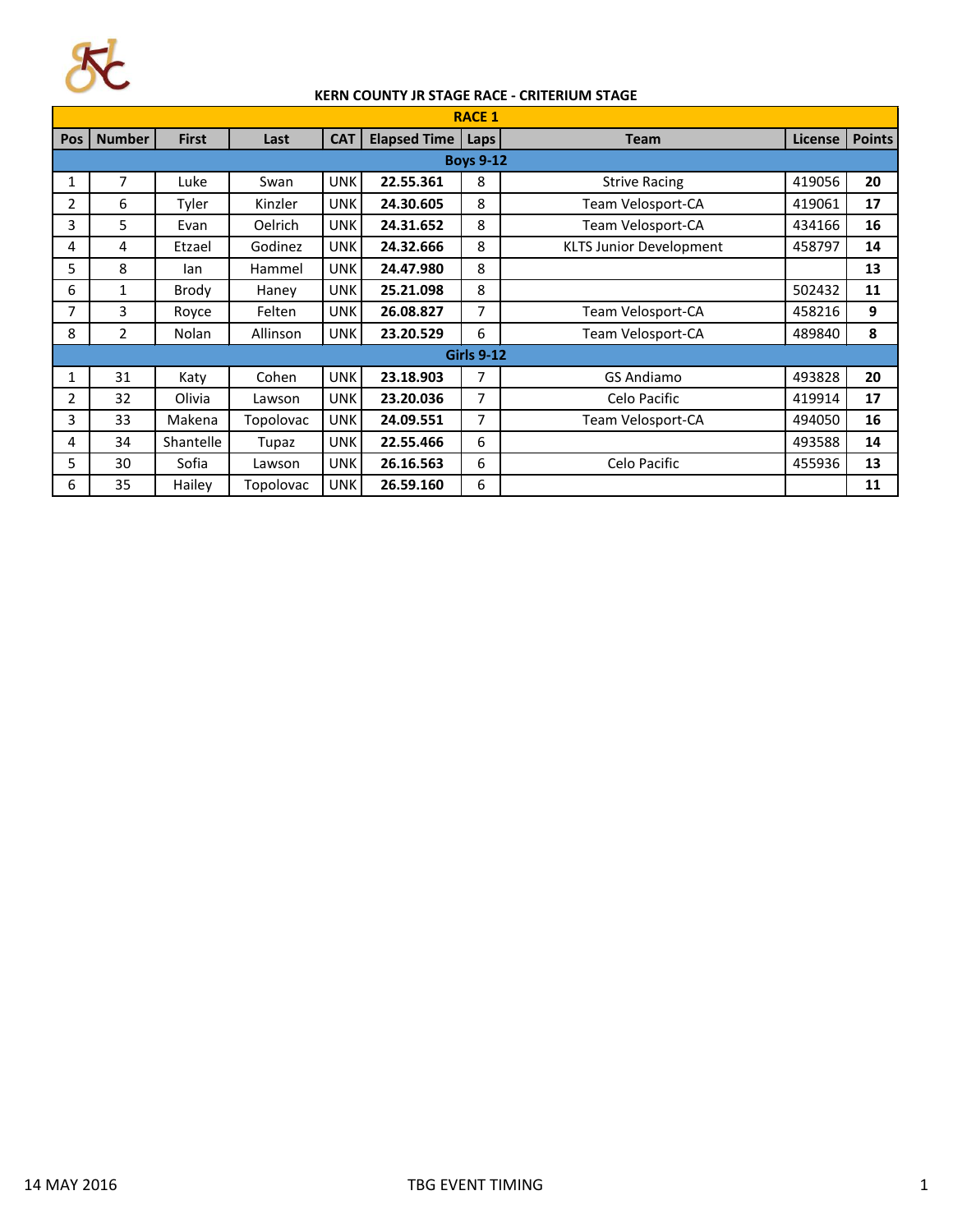

## **KERN COUNTY JR STAGE RACE - CRITERIUM STAGE**

| <b>RACE 2 AND 3</b> |               |                |            |            |                           |      |                          |         |                         |  |  |
|---------------------|---------------|----------------|------------|------------|---------------------------|------|--------------------------|---------|-------------------------|--|--|
| Pos                 | <b>Number</b> | <b>First</b>   | Last       | <b>CAT</b> | <b>Elapsed Time</b>       | Laps | <b>Team</b>              | License | <b>Points</b>           |  |  |
| <b>Boys 13-14</b>   |               |                |            |            |                           |      |                          |         |                         |  |  |
| 1                   | 63            | ryder          | phillips   | <b>UNK</b> | 32.20.079                 | 14   | Velo Club LaGrange       | 381481  | 20                      |  |  |
| $\overline{2}$      | 54            | Matthew        | Kei        | <b>UNK</b> | 32.57.749                 | 14   | Team Velosport-CA        | 478592  | 17                      |  |  |
| 3                   | 61            | lan            | Oelrich    | <b>UNK</b> | 33.05.429                 | 14   | Team Velosport-CA        | 434141  | 16                      |  |  |
| 4                   | 60            | Eddy           | Huntsman   | <b>UNK</b> | 33.42.471                 | 14   | <b>GS Andiamo</b>        | 393676  | 14                      |  |  |
| 5                   | 59            | Gordon         | Smith      | <b>UNK</b> | 33.43.202                 | 14   | <b>ACADEMY</b>           | 466174  | 13                      |  |  |
| 6                   | 57            | Emiliano       | Carbajal   | <b>UNK</b> | 32.25.659                 | 13   | Echelon Santa Barbara    | 495718  | 11                      |  |  |
| $\overline{7}$      | 58            | McKay          | Kinsey     | <b>UNK</b> | 32.28.141                 | 13   | ACADEMY                  | 423654  | 9                       |  |  |
| 8                   | 50            | alex           | fisk       | <b>UNK</b> | 33.23.852                 | 13   | Echelon Santa Barbara    | 504767  | 8                       |  |  |
| 9                   | 51            | Matthew        | Greer      | <b>UNK</b> | 34.30.423                 | 13   | <b>GS Andiamo</b>        | 493654  | $\overline{\mathbf{z}}$ |  |  |
| 10                  | 64            | Andres         | Alvarez    | <b>UNK</b> | 32.26.014                 | 12   | LUX Cycling              | 458901  | 6                       |  |  |
| 11                  | 62            | Chase          | Nearn      | <b>UNK</b> | 32.42.856                 | 12   | <b>ACADEMY</b>           | 389818  | 5                       |  |  |
| 12                  | 55            | Aidan          | Catren     | <b>UNK</b> | 32.49.661                 | 11   | <b>GS Andiamo</b>        | 493962  | 4                       |  |  |
| 13                  | 56            | Patrick        | Catren     | <b>UNK</b> | 33.29.374                 | 11   | <b>GS Andiamo</b>        | 493963  | 3                       |  |  |
| 14                  | 52            | Vincent        | Nghiem     | <b>UNK</b> | 32.39.632                 | 10   | Team Velosport-CA        | 459520  | $\mathbf{2}$            |  |  |
| <b>DNS</b>          | 53            | Aiden          | Middleton  | <b>UNK</b> | --.--                     | 0    | Echelon Santa Barbara    | 497529  | $\mathbf 0$             |  |  |
|                     |               |                |            |            | <b>Boys 15-18 CAT 4/5</b> |      |                          |         |                         |  |  |
| 1                   | 283           | Sebastian      | Rodriguez  | <b>UNK</b> | 31.59.171                 | 14   | Main Street Garage       | 466527  | 20                      |  |  |
| 2                   | 274           | Daniel         | Kim        | <b>UNK</b> | 32.18.533                 | 14   | Team Velosport-CA        | 460760  | 17                      |  |  |
| 3                   | 266           | Kieran         | Hook       | <b>UNK</b> | 32.18.630                 | 14   | Echelon Santa Barbara    | 460009  | 16                      |  |  |
| 4                   | 277           | <b>Brandon</b> | Cox        | <b>UNK</b> | 32.18.830                 | 14   | <b>LUX Cycling</b>       | 458148  | 14                      |  |  |
| 5                   | 270           | Nylsen         | Escajeda   | <b>UNK</b> | 32.19.294                 | 14   | Southern California Velo | 496746  | 13                      |  |  |
| 6                   | 279           | Lucio          | Rivas      | <b>UNK</b> | 32.19.851                 | 14   | Team Velosport-CA        | 404874  | 11                      |  |  |
| 7                   | 282           | Ezequiel       | Perez      | <b>UNK</b> | 32.20.092                 | 14   | Main Street Garage       | 498629  | 9                       |  |  |
| 8                   | 278           | Ari            | Elkins     | <b>UNK</b> | 32.20.447                 | 14   | Velo Club LaGrange       | 457721  | 8                       |  |  |
| 9                   | 261           | Case           | Regan      | <b>UNK</b> | 32.20.472                 | 14   | Echelon Santa Barbara    | 457478  | 7                       |  |  |
| 10                  | 267           | Garrison       | Mejia      | <b>UNK</b> | 32.24.098                 | 14   | Southern California Velo | 496623  | 6                       |  |  |
| 11                  | 268           | nathan         | wilson     | <b>UNK</b> | 32.27.051                 | 14   | Team Velosport-CA        | 493886  | 5                       |  |  |
| 12                  | 280           | Jovani         | Rojo       | <b>UNK</b> | 32.49.020                 | 14   | SC Velo                  | 493267  | 4                       |  |  |
| 13                  | 276           | Julian         | Rosenbloom | <b>UNK</b> | 32.49.251                 | 14   | Velo Club LaGrange       | 458446  | 3                       |  |  |
| $14\,$              | 260           | Justin         | Chi        | <b>UNK</b> | 34.03.556                 | 14   | Southern California Velo | 470652  | $\mathbf{2}$            |  |  |
| 15                  | 275           | Marc           | Leon       | <b>UNK</b> | 34.06.459                 | 14   | Southern California Velo | 493183  | 1                       |  |  |
| 16                  | 272           | Gabriel        | De Ocampo  | <b>UNK</b> | 34.07.514                 | 14   | Swami s Cycling Club     | 423386  | 1                       |  |  |
| 17                  | 273           | Caleb          | Classen    | <b>UNK</b> | 34.16.591                 | 14   | Team Velosport-CA        | 478354  | 1                       |  |  |
| 18                  | 264           | Jake           | Hammel     | <b>UNK</b> | 32.26.374                 | 13   |                          | 496824  | 1                       |  |  |
| 19                  | 281           | Gustavo        | Raygoza    | <b>UNK</b> | 33.10.703                 | 13   | Main Street Garage       | 501132  | 1                       |  |  |
| 20                  | 262           | lan            | Chavez     | <b>UNK</b> | 33.10.916                 | 13   | Southern California Velo | 503756  | 1                       |  |  |
| 21                  | 265           | Martin         | Escamilla  | <b>UNK</b> | 32.06.904                 | 12   | iCAN Junior Cycling Team | 494375  | 1                       |  |  |
| 22                  | 269           | Devin          | Wilson     | <b>UNK</b> | 32.54.133                 | 11   | <b>GS Andiamo</b>        | 378823  | 1                       |  |  |
| 23                  | 263           | Nicholas       | McKenna    | <b>UNK</b> | 33.30.268                 | 11   | Team Velosport-CA        | 482343  | 1                       |  |  |
| <b>DNS</b>          | 271           | Kellan         | Moore      | <b>UNK</b> | --.--                     | 0    | Southern California Velo | 478260  | $\mathbf 0$             |  |  |
| <b>Girls 13-14</b>  |               |                |            |            |                           |      |                          |         |                         |  |  |
| $\mathbf{1}$        | 81            | Makayla        | Macpherson | <b>UNK</b> | 32.20.077                 | 14   | South Bay Wheelmen       | 412046  | 20                      |  |  |
| $\overline{2}$      | 80            | Ashley         | Lopez      | <b>UNK</b> | 34.32.728                 | 12   | <b>GBS Racing</b>        | 434645  | 17                      |  |  |
| Girls 15-18 CAT 1-4 |               |                |            |            |                           |      |                          |         |                         |  |  |
| $\mathbf{1}$        | 151           | Sarah          | Swan       | <b>UNK</b> | 33.03.115                 | 14   | <b>Strive Racing</b>     | 332934  | 20                      |  |  |
| $\overline{2}$      | 150           | Moriah         | Swan       | <b>UNK</b> | 34.20.100                 | 14   | <b>Strive Racing</b>     | 311534  | 17                      |  |  |

Ŧ.